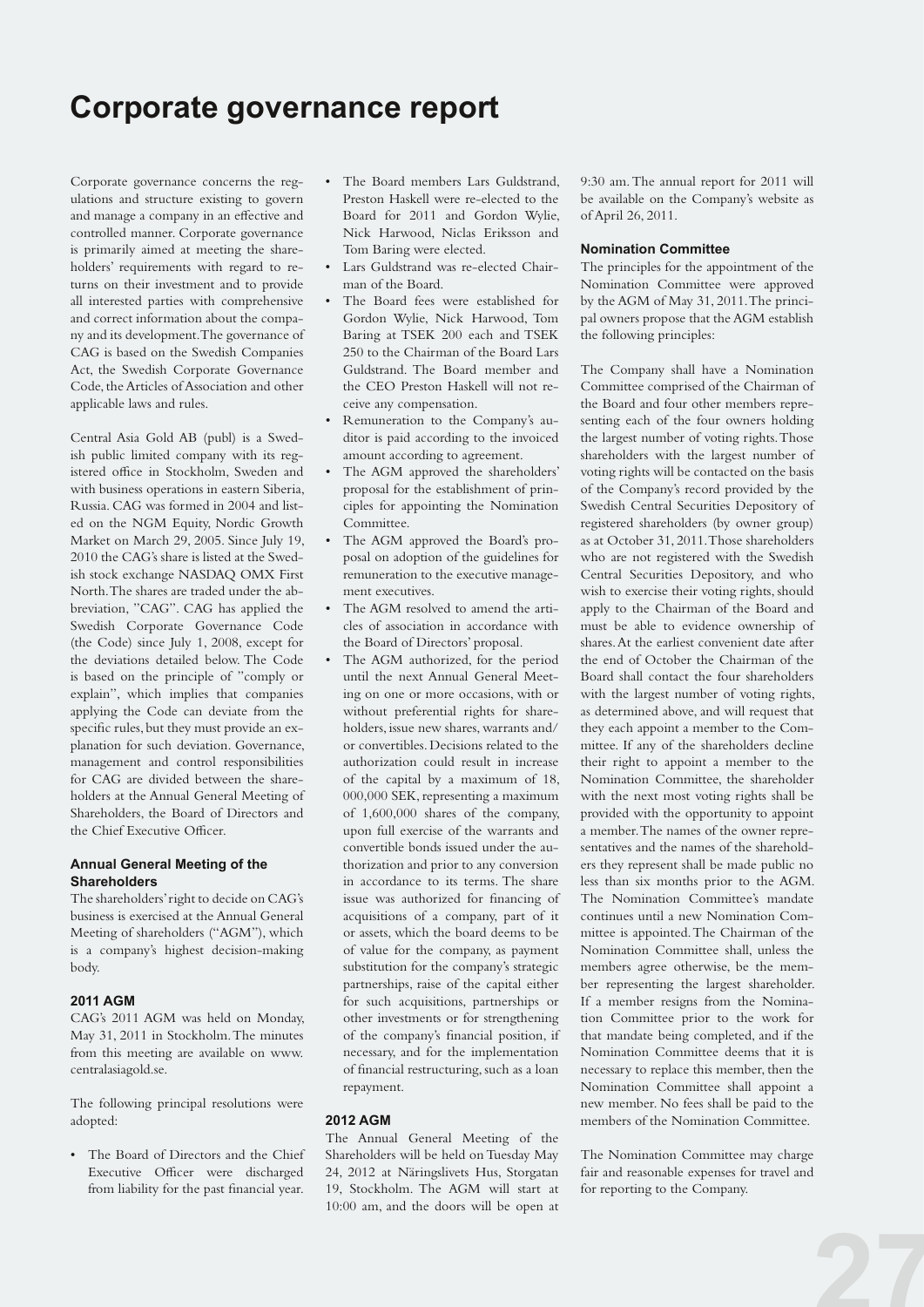The Nomination Committee shall present proposals to the AGM for: (i) the election of AGM Chairman; (ii) the number of members of the Board; (iii) the election of the Chairman of the Board and other Board members; (iv) the Board' fees, allocated between the Chairman and other members; (v) any remuneration for committee work; and (vi) the election and payment of auditors and alternate auditors (where applicable). In addition, the Nomination Committee shall make proposals for decisions about principles for establishing a new Nomination Committee.

The names of the owner representatives shall be published on the Company's website at the earliest convenience after the appointment. Proposals may be sent to valberedning@centralasiagold.se or sent by post to Central Asia Gold AB at: Nomination Committee, Engelbrektsplan 2, 4 fl, 114 34 Stockholm. The election committee up to the 2012 AGM has consisted of: Lars Guldstrand, James Smith representing Bertil Holdings Ltd, Roger Hassanov representing GKL Growth Capital, Martin Diggle representing Vulpes Investment Management Ltd,and PerVasilis representing Niclas Eriksson and the family.

## **Board of Directors**

In accordance with the Swedish Companies Act, the Board of Directors is responsible for the organisation of the Company and the administration of the Company's business, and shall continually assess the Company's and the Group's financial situation. The Board of Directors deals with issues of material significance, such as business plans including profitability targets, budgets, interim reports and annual reports, the acquisition or sale of companies, significant property acquisitions or sales, the establishment of important policies, the structure of internal control systems, and significant organisational changes. Each year, CAG's Board establishes procedural rules and written instructions regarding financial reporting and the division of work between the Board and the Chief Executive Officer. The procedural rules regulate, among other things, the Board's duties, the minimum number of Board meetings each year, the manner in which meetings are to be notified and the documents required to be distributed before Board meetings and the manner in which the minutes of Board meetings are to be drawn up. The written instructions regarding financial reporting regulate the reporting system in place, as

the Board needs to be able to continually assess the Company and Group's financial position, as well as the division of work between the Board and the Chief Executive Officer.

# **Chairman of the Board of Directors**

During 2011, Central Asia Gold's Chairman of the Board led the Board's work and ensured that the Board fulfilled its duties. The Chairman of the Board has continually followed the Group's business and development through contact with the Chief Executive Officer and through his own frequent meetings or discussions with the heads of the subsidiaries.

# **Members of the Board of Directors**

At year-end 2011, Central Asia Gold's Board was comprised of six members elected by the AGM. The Chief Executive Officer is a member of the Board of Directors. The members of the Board are presented in more detail further on in this report, together with details of the members' independence vis á vis the Company and its management.

# **The Board's work in 2011/2012**

After the election of the board on the AGM in 2011, the Board held 17 meetings, 8 of which were by correspondence and 4 were held by telephone. The 5 other meetings were physical meetings. The important issues dealt with by the Board in 2011, in addition to the approval of the annual report and the interim reports, establishing a business plan and the related budgets, were as follows:

- • The Company's financial position and liquidity
- Strategic decision-making
	- Cooperation with Centerra Gold Inc.
- Reorganisation of the management team

## **Members of the Board during the 2011/2012**  *Lars Guldstrand*

Chairman of the Board, elected 2009. Lars Guldstrand is a Swedish citizen, born 1957, with more than 25 years' experience in international leadership and investment in the telecom, media and technology sectors. He has also worked with corporate turnarounds and reorganisations, and M&A activities in a number of other areas, including the finance and Internet sectors. During his career Lars Guldstrand has held leading positions in a number of privately owned and publicly listed companies in Europe and the U.S., including Eniro AB. Lars Guldstrand is a Partner and Chairman in GKL Growth Capital AB, Eco Energy, Scandinavia Centum Finance Services International AB and KMW Energi AB.

He is also a member of the Board of Loxystem AB and Amari Resources Ltd. Lars Guldstrand holds an MBA from California Coast University, California in the U.S.

#### *Preston Haskell*

(See presentation under group management below)

#### *Niclas Eriksson*

Niclas Eriksson is a director of the Net Entertainment, King City Real Estate AB, Vasastaden Holding AB, Vassholmen AB and Isogenica Ltd. 
Niclas holds a Master degree in Finance. Niclas is a Swedish citizen, born 1964.

## *Tom Baring*

Tom Baring has over 10 years of experience within the alternative investment management industry, the last 4 of which were spent focused on the Russian market. Tom is resident in Moscow and currently manages the investment arm of a large family office PHH Group. Tom Baring, a British citizen, born in 1979.

#### *Nick Harwood*

Nick is currently a Sloan Fellow at the MIT Sloan School of Management. Prior to this he was a partner and Deputy Head of Troika Dialog's Global Markets Business based in Moscow. He has previously held several senior positions at Citigroup Global Markets in London and Johannesburg, ING Barings in New York, NatWest Markets and Fleming Martin in London. 
Nick is a non-executive Director of the Red Fort Partnership, a specialist mining investment fund. Nick Harwood holds a Bachelor of Business Science (Finance) from the University of Cape Town in South Africa. 
Nick is a British citizen, born in 1968.

#### *Gordon Wylie*

Gordon has 35 years' experience in the Gold Mining Industry in both mining and exploration geology. Between 1997 and 2005 Gordon was part of AngloGold Ashanti's senior management team where he was responsible for the company's glob-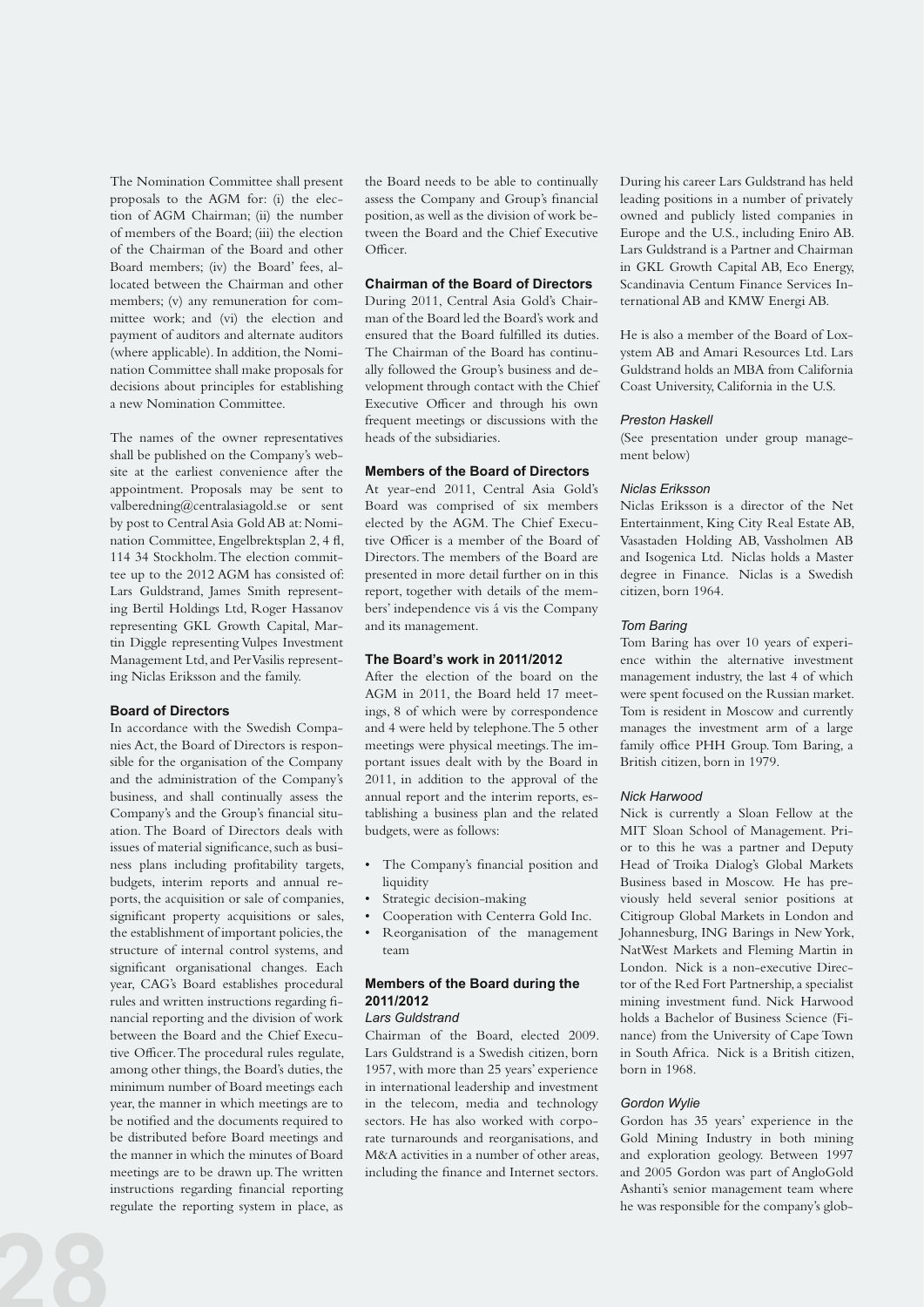#### **Board members' independence and shares in CAG**

| <b>Board member</b>    | <b>Shares in CAG</b> | <b>Warrants in CAG</b> | Independent of<br>the company and<br>management* | Independent<br>of the major<br>shareholders* |
|------------------------|----------------------|------------------------|--------------------------------------------------|----------------------------------------------|
| Lars Guldstrand        | 1,166,819**          | 0                      | Yes                                              | <b>No</b>                                    |
| <b>Preston Haskell</b> | 9,314,968**          | $\mathbf 0$            | <b>No</b>                                        | <b>No</b>                                    |
| Niclas Eriksson        | 780,000              | 0                      | Yes                                              | Yes                                          |
| <b>Tom Baring</b>      | $\Omega$             | 0                      | <b>No</b>                                        | <b>No</b>                                    |
| Nick Harwood           | 48.130               | 0                      | Yes                                              | Yes                                          |
| Gordon Wylie           | $\Omega$             | 0                      | Yes                                              | Yes                                          |

*\* Independence as defined by the Swedish Code of Corporate Governance.*

*\*\* Shares owned via companies.*

## **Board members' attendance at Board meetings**

| <b>Name</b>            | <b>Position</b>       | <b>Present</b> |
|------------------------|-----------------------|----------------|
| <b>Lars Guldstrand</b> | Chairman of the Board | 17/17          |
| <b>Preston Haskell</b> | Member                | 17/17          |
| Niclas Eriksson        | Member                | 16/17          |
| Tom Baring             | Member                | 17/17          |
| Nick Harwood           | Member                | 16/17          |
| Gordon Wylie           | Member                | 16/17          |

al exploration programs covering some 23 countries and 5 continents worldwide. Gordon has previous experience as a nonexecutive director with the AIM listed Trans Siberian Gold and OxusGold. He was until the end of 2009 vice chairman of Continental Gold. He is a founder and still non-executive chairman of Lydian International having gold assets in Armenia and base metal assets in Kosovo, and which listed on the TSX in 2007. He is also a nonexecutive director of Avocet Mining Plc. a LSE and Oslo Stock Exchange listed company and Llave de Oro a private company with assets in Colombia. Born in Glasgow, Scotland in 1952, he holds a Bachelor's degree with Honours in Geology from the University of Glasgow (1975), a Management Diploma from UNISA South Africa (1989) and a Postgraduate Diploma in Mining Engineering from Wits University South Africa (1999).

#### **Board's division of work**

There was no verbal or written division of work for the members of the Board during the 2011 financial year.

## **Board committees**

CAG's Board of Directors chose not to establish any special audit or remuneration committees in 2011. The Board found it more appropriate to allow the Board to perform the tasks of the committees with regard to remuneration and audit-related issues. These issues have been dealt with along with the ordinary Board work.

#### **Board fees**

The Board of Directors' fees are decided by the AGM. At the AGM on May 31, 2011 it was decided to determine the Board fees for Gordon Wylie, Nick Harwood, Tom Baring, Niclas Eriksson at TSEK 200 each and for the Chairman Lars Guldstrand at TSEK 250. No compensation shall be paid to the Board member and the Chief Executive Officer Preston Haskell.

## **Chief Executive Officer and other senior executives**

The Chief Executive Officer, who is also the Head of the Group, is responsible for the on-going management of the Company. The Board's written instructions stipulate the division of work between the Board and the Chief Executive Officer. The CEO's work is evaluated once a year, at latest at the Board meeting in February 2011. Preston Haskell is Chief Executive Officer and Head of Group for Central Asia Gold since September 2009.

# **Group management**

#### *Preston Haskell*

Chief Executive Officer, Head of Group, and Board member of Central Asia Gold AB since 2009. Preston Haskell is Saint Kitts and Nevis citizen, born 1966, and has been active as a businessman in Russia since the early 1990s. Haskell is a Board member of Fleming Family and Partners Real Estate Development Fund Ltd and is the owner with active operational management in LLC Haskell Group.

Preston Haskell has a Degree in Economics from the University of Southern California in the U.S.

All of the CEO's significant assignments outside the company are approved by the Board.

Shares in Central Asia Gold: 9,314,968 (through companies). Warrants in Central Asia Gold: 0

#### *Johan Arpe*

Chief Financial Officer, Johan is a Swedish citizen born in 1973. He has a Masters degree in Business and Administration from Uppsala University and has worked as an authorized public accountant at PwC, RSM Ranby Björklund and Deloitte. Johan Arpe is the CFO of Central Asia Gold since spring 2011 and is located at the company's office in Stockholm.

Shares in Central Asia Gold: 23,800. Warrants in Central Asia Gold: 0

# **Remuneration of Executive Management**

For information regarding the remuneration policy and the remuneration of the Chief Executive Officer, senior executives and other employees, please see Note 3 on page 49 of the annual report.

## **Long-term incentive programs**

The Board regularly evaluates the need for long-term incentive programs. Currently there is a long-term incentive program for key personnel of the company, adopted at the Annual Shareholders Meeting on June 28, 2010. Given changes in the senior management and lower interest than expected from the Company's employees the warrants in the program has not been allocated and it is proposed to the Annual Shareholders meeting to cancel the program.

The Board intends to propose a new compensation program to the employees that is based on the company's objectives and market conditions.

# **Auditor**

The AGM appoints an auditor of the Company. The auditor's task is to examine the Company's annual financial statements and accounts, as well as the management by the Board and the Chief Executive Officer. The AGM of June 12, 2008 appointed, for a period of four years (until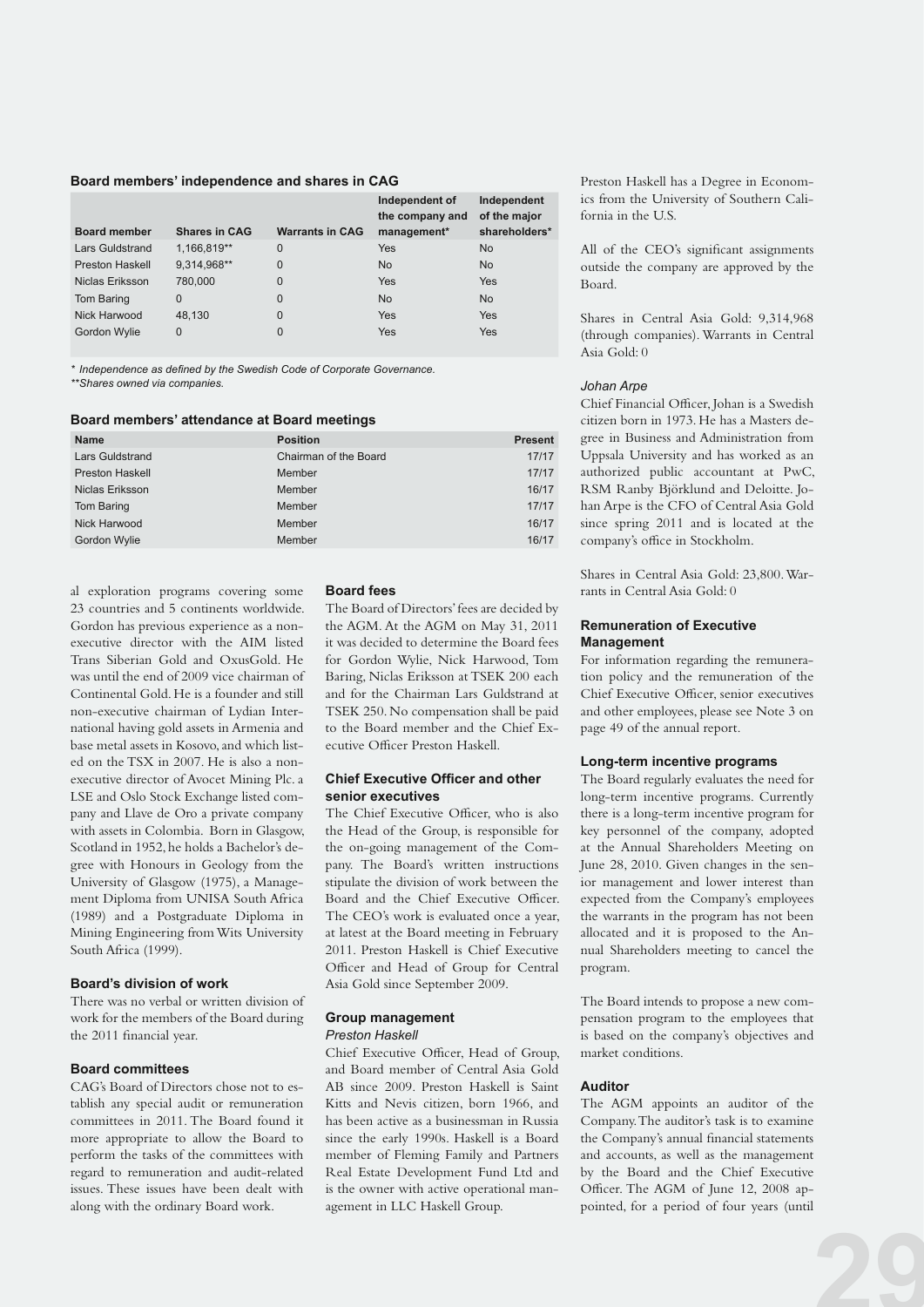the 2012 AGM), Öhrlings PricewaterhouseCoopers AB as the company's auditors. The responsible auditor at Öhrlings PricewaterhouseCoopers AB is Authorized Public Accountant Martin Johansson.

The audit is conducted in accordance with International Standards on Auditing and generally accepted auditing standards in Sweden

The audit of the annual accounts is conducted during the period from January to April. The process is initiated, however, when the examination of the nine-month accounts is initiated in October of the financial year in question. The 9 months interim report was subject to review during the financial year.

## **Internal control**

Internal control is often defined as a process that is influenced by the Board, the Company management and other staff, and which is developed to provide reasonable assurance that the Company's targets are being met in terms of the business operations being both appropriate to the goals of the company and being efficient. Reasonable assurance is also to be provided as regards the reliability of the financial reporting and compliance with relevant laws and regulations. Internal control consists of various aspects: control environment, risk assessment, control activities, information and communication, as well as monitoring.

#### *Control environment*

Internal control is underpinned by the control environment, which comprises the culture communicated by the Board and Company management, and according to which they operate, and that provides the discipline and structure for the other aspects of internal control. The control environment primarily consists of the organisational structure, the assignment of responsibility and powers, management philosophy, ethical values, staff competence, policies and guidelines, as well as routines. In addition to the relevant legislation, the framework within which Central Asia Gold's Board works is comprised of the owners' aims and the Swedish Corporate Governance Code The formal decision-making procedure is based on the division of responsibility between the Board and the CEO which the Board establishes each year on the basis of written instructions. The Board has established procedures for its work. The CEO is able

to delegate a degree of decision-making to other senior executives. Two members of the Board have the authority to sign on behalf of the Company.

## *Risk assessment*

All business operations involve risk. A structured risk assessment makes it possible to identify the material risks having an effect on internal control with regard to financial reporting and where these risks exist within the organisation. CAG's Board continually assesses the Company's risk management. This work consists in assessing the preventative measures which need to be taken to reduce the Company's risks, which involves, for example, ensuring that the Company has appropriate insurance and that the Company has the necessary policies and guidelines in place. These annual financial statements describe the Board's review and assessment of risk factors under the heading Significant Risks and Points of Uncertainty.

# *Control activities*

Control measures are required to prevent, detect and correct errors and discrepancies. Each quarter, CAG's Finance Department compiles financial reports providing details of earnings and cash flow for the most recent accounting period at subsidiary and Group level. Deviations from budget and forecasts are analysed and commented on. Documented processes exist for the compiling of the information on which the financial reports are based.

# **Information and communication**

Central Asia Gold has an information policy, comprising guidelines for both internal and external information from the Company. External information is provided in accordance with financial markets and securities legislation, other relevant laws and regulations, the regulations of the Swedish Financial Supervisory Authority and the stock market listing agreement NAS-DAQ OMX First North. The Company provides the market with information on an on-going basis concerning important events within the Group, including its financial position. Information is provided in the form of interim and annual financial statements In addition, press releases are issued concerning news and events that are deemed to comprise price-sensitive information. All financial information and other press releases are published via GlobeNewswire to recipients within the financial and daily press, news agencies,

analysts and to the Company's website. Information relevant to CAG's employees is distributed by e-mail. Internal dissemination of price-sensitive information is first carried out after Central Asia Gold has provided the stock market with the information. In addition, all managers are responsible for providing their co-workers with information that is to be distributed within the organisation.

#### **Monitoring**

Financial monitoring is carried out on a quarterly basis for all profit centres and at Group level. In addition, Group management receives operational reports on a weekly and monthly basis. Monitoring is, then, carried out in comparison with budgets. CAG is a mining company that is in its early stages, which is why no earnings or sales forecasts are currently provided externally. Instead, the financial report in February of each year stipulates targets for the expected volume of gold production for the full year. These targets are subsequently revised as often as is deemed necessary. As the gold production is currently highly seasonal, this usually occurs, at the earliest, in the summer months when production has begun in earnest.

The Board continuously evaluates the information provided by Company management. Each month the CEO reports to the Board on the Company's performance with regard to the targets in the Business Plan. The Company has chosen not to establish a separate internal audit unit. Given its size, the Company finds that it is not viable to have a separate internal audit unit. However, if the Board finds it appropriate, internal control will be further expanded. The issue of internal control and a separate internal audit unit is annually reviewed by the Board and will be discussed again in 2012.

# **Deviations from the Swedish Code of Corporate Governance**

*Central Asia Gold AB chooses to deviate from the Code as regards the following point:*

• The entire Board of Directors performs the duties of the audit and compensation committees.

Given the clear ownership structure, Preston Haskell, CEO and majority shareholder participates in the work of these committees.